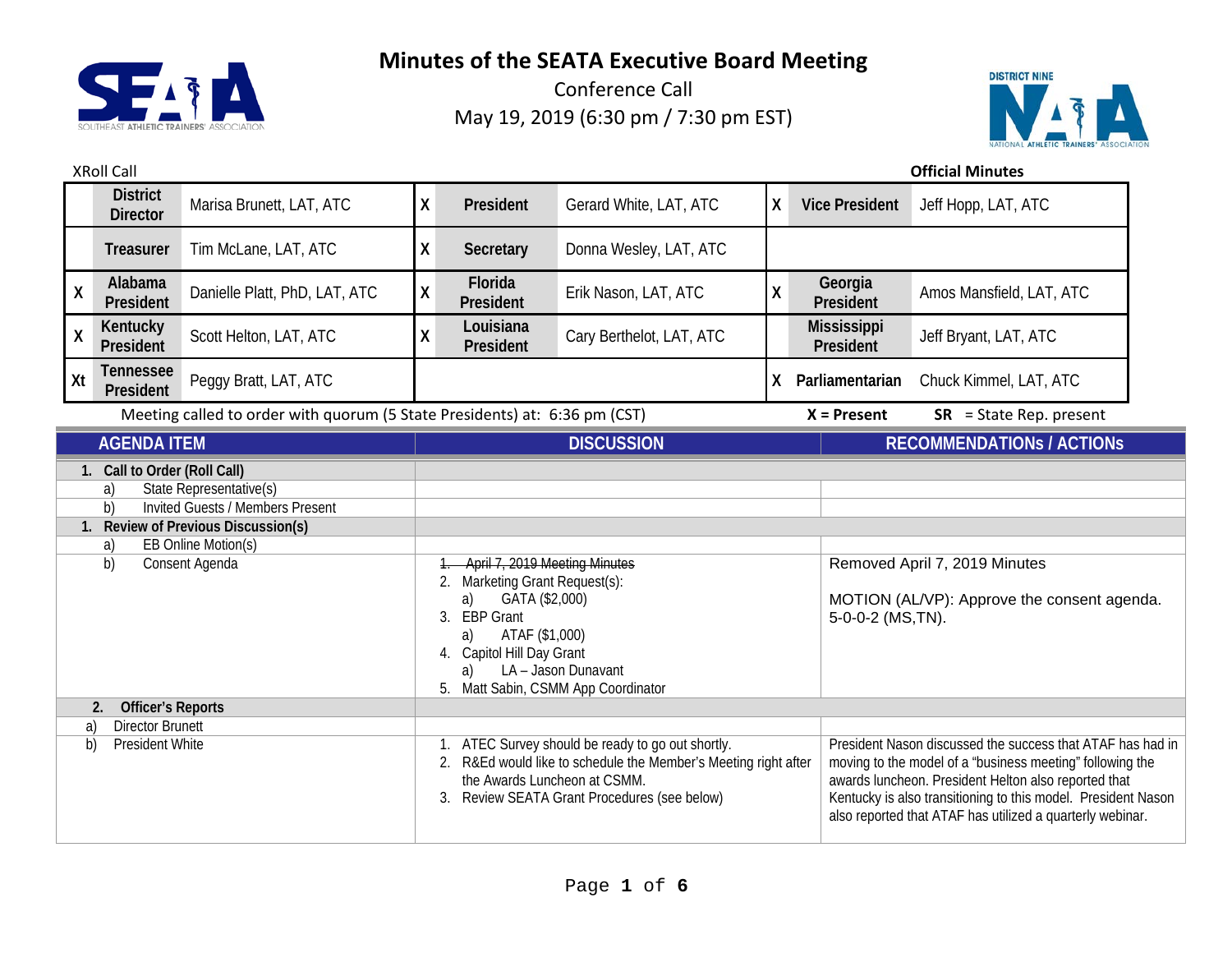



| <b>AGENDA ITEM</b>                                    | <b>DISCUSSION</b>                                                                                                                                                                                                                                                                                                                                                                                                                                                                                                                                                                                                                | <b>RECOMMENDATIONS / ACTIONS</b>                                                                                                                                                                                                                                                                                                                                                                                    |
|-------------------------------------------------------|----------------------------------------------------------------------------------------------------------------------------------------------------------------------------------------------------------------------------------------------------------------------------------------------------------------------------------------------------------------------------------------------------------------------------------------------------------------------------------------------------------------------------------------------------------------------------------------------------------------------------------|---------------------------------------------------------------------------------------------------------------------------------------------------------------------------------------------------------------------------------------------------------------------------------------------------------------------------------------------------------------------------------------------------------------------|
|                                                       |                                                                                                                                                                                                                                                                                                                                                                                                                                                                                                                                                                                                                                  | President White will be in attendance at LA, KY, and MS state<br>meetings.<br>President White has put together a document on the<br>procedures for SEATA Grants.                                                                                                                                                                                                                                                    |
| Vice President Hopp<br>a.                             | Conference call on Wed. for use of Conference Direct going forward                                                                                                                                                                                                                                                                                                                                                                                                                                                                                                                                                               |                                                                                                                                                                                                                                                                                                                                                                                                                     |
| <b>Secretary Wesley</b><br>$b$ .                      | Membership database has been sent out<br>$1_{\cdot}$<br>2. Seeking information for eblasts/Newsletters                                                                                                                                                                                                                                                                                                                                                                                                                                                                                                                           | President White encouraged presidents to send information<br>to NATA and to Secretary Wesley; he recognized ATAF for<br>their outstanding job in getting information to the NATA<br>News.                                                                                                                                                                                                                           |
| <b>Treasurer McLane</b><br>$\mathsf{C}$ .             | Update: Reimbursement for LATA Grant<br>1.<br>KATS Legislative Grant Reimbursement<br>2.<br>R&Ed Grant Awards: Brandon Lempke<br>3.<br>Nikki Harris, CHD Reimbursement<br>4.<br>Status on Hotel Bills & Payments: Westin (ATSS) and<br>5.<br>Crown Plaza (CSMM)                                                                                                                                                                                                                                                                                                                                                                  | Vice President Hopp reported that the finalized bills for the<br>hotels is still being discussed.<br>President Nason asked that the EBP grant (just approved);<br>receipts can be sent to Treasurer McLane.<br>President Helton reported that the checks for the Legislative<br>Grants have been sent.<br>President Berthelot will follow up with submission of the<br>paperwork on grants that have been approved. |
| 3.<br><b>Committee Reports</b>                        |                                                                                                                                                                                                                                                                                                                                                                                                                                                                                                                                                                                                                                  |                                                                                                                                                                                                                                                                                                                                                                                                                     |
| <b>Standing Committees</b><br>a.                      |                                                                                                                                                                                                                                                                                                                                                                                                                                                                                                                                                                                                                                  |                                                                                                                                                                                                                                                                                                                                                                                                                     |
| <b>Research and Education</b>                         |                                                                                                                                                                                                                                                                                                                                                                                                                                                                                                                                                                                                                                  |                                                                                                                                                                                                                                                                                                                                                                                                                     |
| $\overline{\mathbf{ii}}$ .<br>SSATC                   | Submitted the following applications to the NATA for the Safe<br>Sports School Award:<br>1. Ensworth High School; Jillian Keeler, ATC; Nashville, TN<br>2. Homewood High School; Edwin Harris, ATC; Homewood, AL<br>3. Fisher Middle High School; Eric Giesmann, ATC; Barataria, LA<br>4. Grace King High School; Jessica Davis, ATC; Metairie, LA<br>5. St. Augustine High School; Becky Mihalovits, ATC; New Orleans,<br>LA<br>6. St. Martin Episcopal School; Jennifer Natal, ATC; Metairie, LA<br>7. Ursuline Academy (This application is pending NATA membership<br>from Cyd Bertrand); Cyd Bertrand, ATC; New Orleans, LA | Treasurer McLane and President White will work to ensure<br>that the fees are processed and paid.                                                                                                                                                                                                                                                                                                                   |
| Ad hoc / Taskforce(s)<br>b.                           |                                                                                                                                                                                                                                                                                                                                                                                                                                                                                                                                                                                                                                  |                                                                                                                                                                                                                                                                                                                                                                                                                     |
| Legislative Grant Taskforce<br>(President Bratt - TN) | Update on ATCTION: Created a group to develop criteria to fund the<br>SEATA Discretionary/Emergency Legislative Grant. President<br>Bratt was appointed as the chair.                                                                                                                                                                                                                                                                                                                                                                                                                                                            | President White and President Bratt will work on the<br>paperwork that needs to be submitted for the process.                                                                                                                                                                                                                                                                                                       |
| <b>Old Business</b><br>$\mathbf{4}$                   |                                                                                                                                                                                                                                                                                                                                                                                                                                                                                                                                                                                                                                  |                                                                                                                                                                                                                                                                                                                                                                                                                     |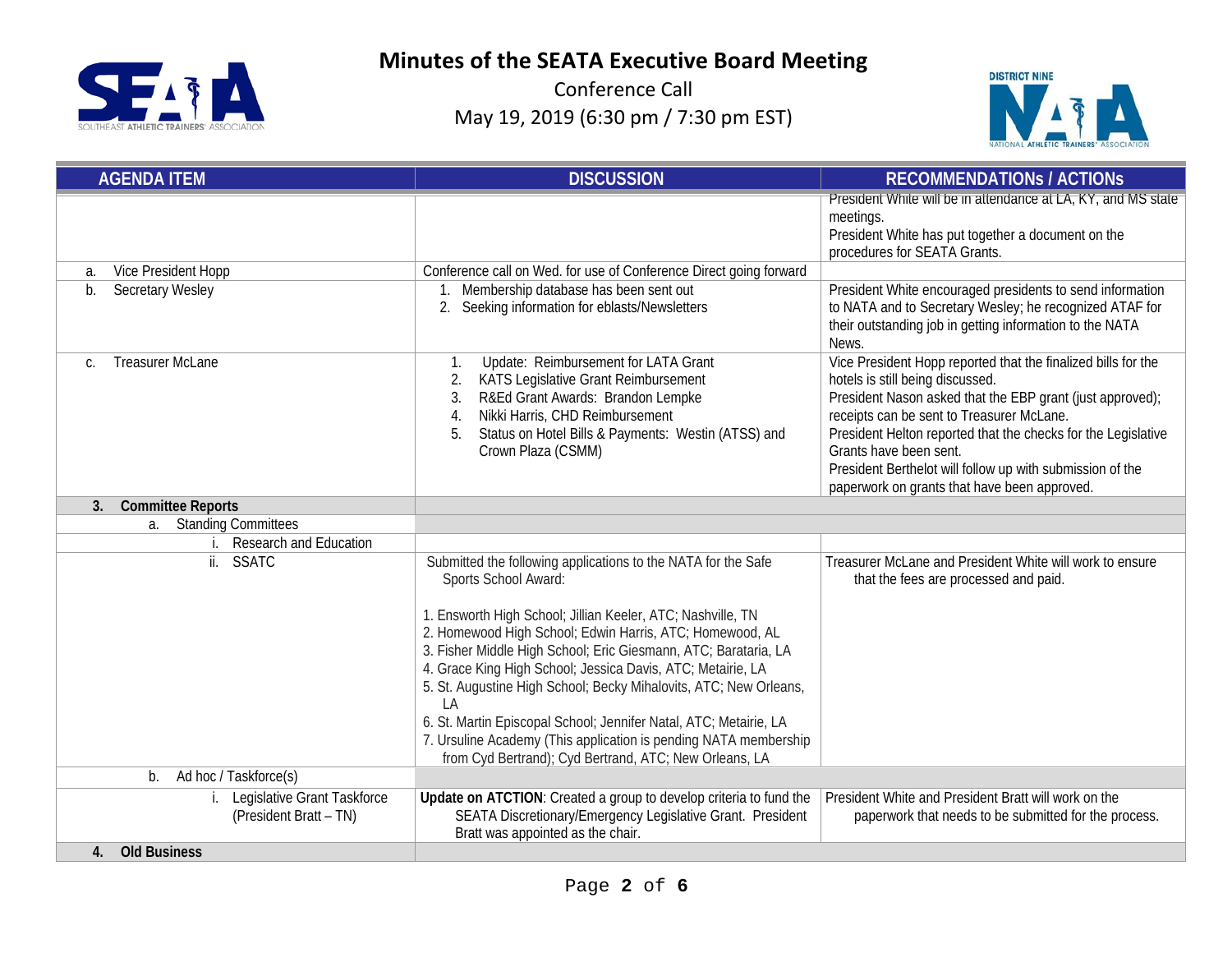



| <b>AGENDA ITEM</b> |                                             | <b>DISCUSSION</b>                                                                                                            | <b>RECOMMENDATIONS / ACTIONS</b>                                |
|--------------------|---------------------------------------------|------------------------------------------------------------------------------------------------------------------------------|-----------------------------------------------------------------|
|                    | a. SEATA SWAG (Strategic Plan) Meeting      | Update: Secretary Wesley and President White will work to                                                                    | Secretary Wesley will put information in Dropbox in the next    |
|                    |                                             | formalize the outcomes from the SWaG meeting.                                                                                | few days.                                                       |
| a.                 | <b>Tier 4 Committee Procedures</b>          | Update on ACTION: President White will re-examine the committee                                                              | ACTION: President White will continue to follow-up on this      |
|                    |                                             | set-up in the P&P to look at procedures for committee member<br>nomination/selection for Tier 4 committees.                  | and present an update.                                          |
| b.                 | Funding support for Committee               | The current P&P is clear that we do not provide financial assistance                                                         | ACTION: State Presidents will email President White with        |
|                    | meetings at CSMM                            | for committee members to meet at CSMM. In order to promote more                                                              | proposals and he will compile a written proposal for next call. |
|                    |                                             | engagement of various SEATA committees to meet at CSMM, can                                                                  |                                                                 |
|                    |                                             | SEATA provide one hotel room night and a registration waiver for                                                             |                                                                 |
|                    |                                             | committee members who conduct a meeting at CSMM. Discussion                                                                  |                                                                 |
|                    |                                             | was tabled as the need to evaluate financial impact and committee                                                            |                                                                 |
|                    |                                             | representation                                                                                                               |                                                                 |
| C.                 | Wild Apricot new charges                    | Wild Apricot email:                                                                                                          | Tabled for report from Treasurer McLane                         |
|                    |                                             | Recently, we notified you that we will be introducing a Payment                                                              | Information will be presented in New Business                   |
|                    |                                             | System Servicing Fee. After hearing feedback from our customers,                                                             |                                                                 |
|                    |                                             | we have moved the date this fee comes into effect from April 2                                                               |                                                                 |
|                    |                                             | to July 2, 2019, to give everyone who wants to switch to Wild<br>Apricot Payments more time to do so.                        |                                                                 |
|                    |                                             | UPDATE: Secretary Wesley and Treasure McLane will do further                                                                 |                                                                 |
|                    |                                             | investigation on this and present a proposal to the Board in the                                                             |                                                                 |
|                    |                                             | future prior to this date.                                                                                                   |                                                                 |
|                    |                                             | Treasure McLane is going to communicate with WildApricot about                                                               |                                                                 |
|                    |                                             | the fee increase and how it will impact us financially. The DST is                                                           |                                                                 |
|                    |                                             | investigating CVent for meeting registration.                                                                                |                                                                 |
| d.                 | 2020 CSMM Programming                       | Develop educational program with 2 tracks - Manual Therapy and                                                               | For informational purposes and they will make a budget          |
|                    |                                             | Acute Care. We are exploring speakers who could do longer EBP                                                                | request proposal; President Platt will follow-up with R&E       |
|                    |                                             | workshops that are part lecture and part lab so attendees leave with                                                         | Committee                                                       |
|                    |                                             | new skills to use in clinical practice. Amanda and Lizzie (with<br>feedback from committee) will develop a proposed program, |                                                                 |
|                    |                                             | including budget needs for supplies, speakers, and lab assistants,                                                           |                                                                 |
|                    |                                             | for board consideration by 4/8.                                                                                              |                                                                 |
| е.                 | <b>CSMM Registration Waiver for Student</b> | R&E Committee requested that CSMM Abstract presenters receive a                                                              | MOTION (KY/AL): Approve the Research & Education                |
|                    | Abstract presenters                         | registration waiver as a benefit to encourage submissions and                                                                | Committee's request to fund the Basic CSMM registration fee     |
|                    |                                             | participation of research abstracts. (see committee report below).                                                           | waiver for selected Student Abstract presentation lead author   |
|                    |                                             | Tabled from April meeting for further review.                                                                                | (or lead presenter) to be capped at 10 "scholarships".          |
|                    |                                             |                                                                                                                              | [Approve Amendment 6-0-0-1 (MS)] 6-0-0-1 (MS) Approved          |
|                    |                                             |                                                                                                                              |                                                                 |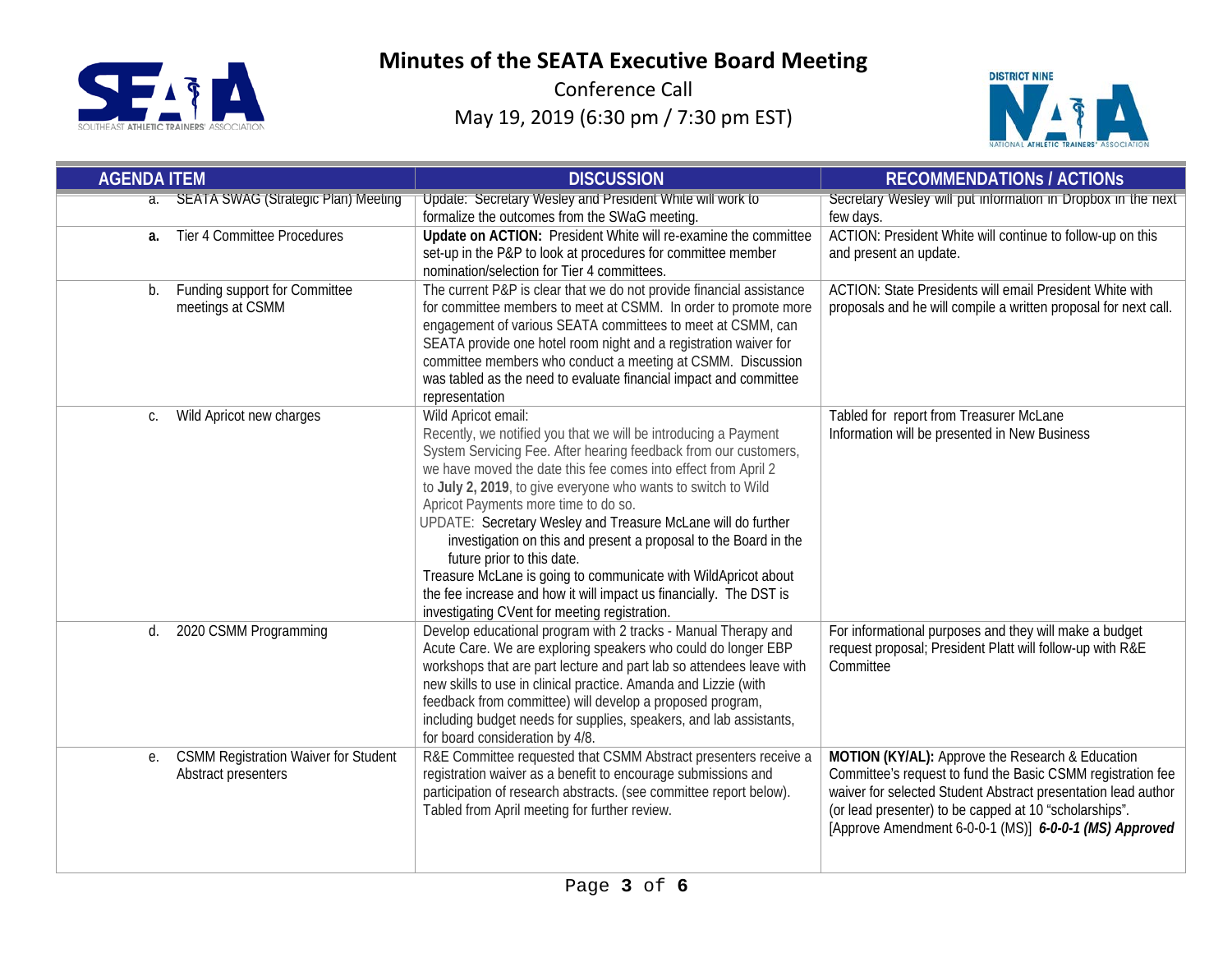



| <b>AGENDA ITEM</b>                          | <b>DISCUSSION</b>                                                                                                                                                                                                                                                                                                                                                                                                                                  | <b>RECOMMENDATIONS / ACTIONS</b>                                                                                                                                                        |  |
|---------------------------------------------|----------------------------------------------------------------------------------------------------------------------------------------------------------------------------------------------------------------------------------------------------------------------------------------------------------------------------------------------------------------------------------------------------------------------------------------------------|-----------------------------------------------------------------------------------------------------------------------------------------------------------------------------------------|--|
|                                             |                                                                                                                                                                                                                                                                                                                                                                                                                                                    |                                                                                                                                                                                         |  |
| <b>New Business</b><br>5.                   |                                                                                                                                                                                                                                                                                                                                                                                                                                                    | Break: 5:21 PM - 5:34 PM                                                                                                                                                                |  |
| <b>SEATA Reimbursement Procedures</b><br>a. | President White is submitting a change to the procedures for                                                                                                                                                                                                                                                                                                                                                                                       | President White discussed the revised procedures for the                                                                                                                                |  |
|                                             | reimbursement. Updated the Google Form to allow file uploads and                                                                                                                                                                                                                                                                                                                                                                                   | expense reimbursement policy.                                                                                                                                                           |  |
|                                             | modified the Expense Form to capture amounts.                                                                                                                                                                                                                                                                                                                                                                                                      |                                                                                                                                                                                         |  |
| <b>Cvent Proposal</b><br>b.                 | With recent increased charges and fee by Wild Apricot, SEATA<br>needs to utilize a new provider. President White, Secretary Wesley<br>and Treasurer McLane had some preliminary discussions with Cvent<br>to get a proposal of various web services to facilitate SEATA events.<br>Included in the proposal is to provide services to State Associations<br>at a reduced rate (group rate). President White provided a PPT for<br>this discussion. | President White reviewed the general information<br>presentation. He and President Nason asked that each<br>state president review and follow-up with Cvent before<br>our next meeting. |  |
| C.                                          |                                                                                                                                                                                                                                                                                                                                                                                                                                                    |                                                                                                                                                                                         |  |
| 6. Announcements                            | Upcoming EB Conference Calls Schedule                                                                                                                                                                                                                                                                                                                                                                                                              |                                                                                                                                                                                         |  |
|                                             | $\bullet$ June 25 (Tuesday) 9:30 AM $-$ 12: 30 PM in Las Vegas                                                                                                                                                                                                                                                                                                                                                                                     |                                                                                                                                                                                         |  |
| Adjournment                                 | Meeting adjourned at:                                                                                                                                                                                                                                                                                                                                                                                                                              | 8:04 PM                                                                                                                                                                                 |  |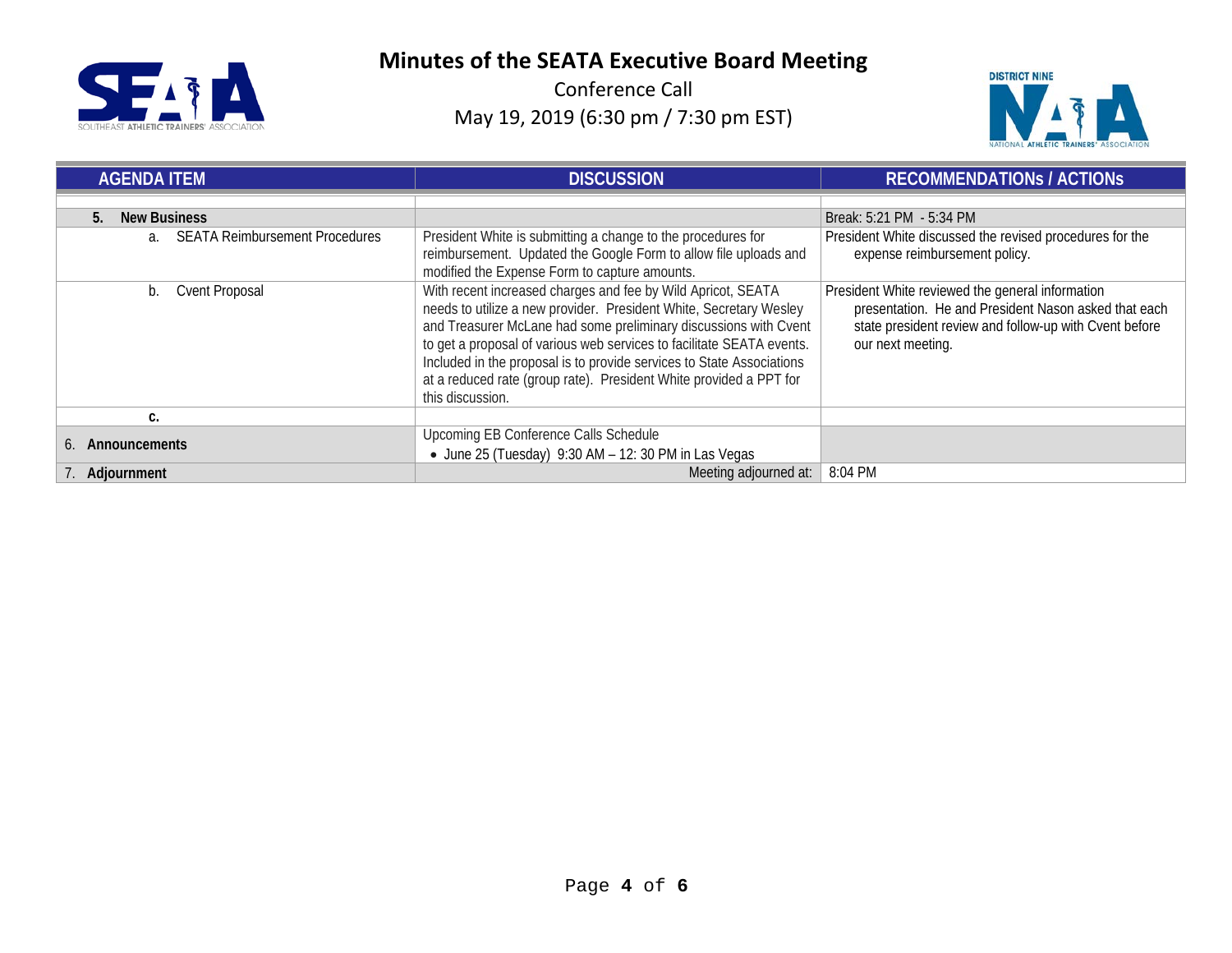

Conference Call May 19, 2019 (6:30 pm / 7:30 pm EST)

### **SEATA Grants Procedures**

- 1. Capitol Hill Day Grant
	- a. Submit to State President for State Association Approval
	- b. SEATA President approval
- 2. Safe Sports School Award Grant
	- a. Reviewed and approved by State Peer Review Team (Pres & SS Representative)
	- b. Report is submitted back to Exec Board.
- 3. Marketing Grant
	- a. Submit to SEATA Treasurer for review of completeness.
- b. Submit to SEATA President to be placed on Board Agenda for approval. 4. EBP Education Grant
	- i. Submit to SEATA President for review of completeness.
	- ii. Placed on next Board conference call for Board approval.

#### 5. Legislative Grants

- a. Submit to President for review and approval by SEATA Grant Review Team (SEATA GAC Chair, Treasurer and SEATA President.
- b. Needs approval of the EB.

## **R&Ed Committee Proposal – Waiver of Registration Fee for Student Abstract(s)**

| Project #2              |                                                                                                                                                   |
|-------------------------|---------------------------------------------------------------------------------------------------------------------------------------------------|
| P <sub>2</sub> : Name   | Abstract Submissions                                                                                                                              |
| <b>P2: Organization</b> | committee                                                                                                                                         |
| <b>P2: Description</b>  | Only 7 abstracts were submitted for the 2019 CSMM. We would like to<br>brainstorm ways to increase participation - especially for students.       |
| <b>P2: Barriers</b>     | Funding - students do not want to pay for registration to present. Local<br>students would consider if they did not have to pay for registration. |
| P <sub>2</sub> : Plan   | Waive registration fee for Abstract Presenters.                                                                                                   |